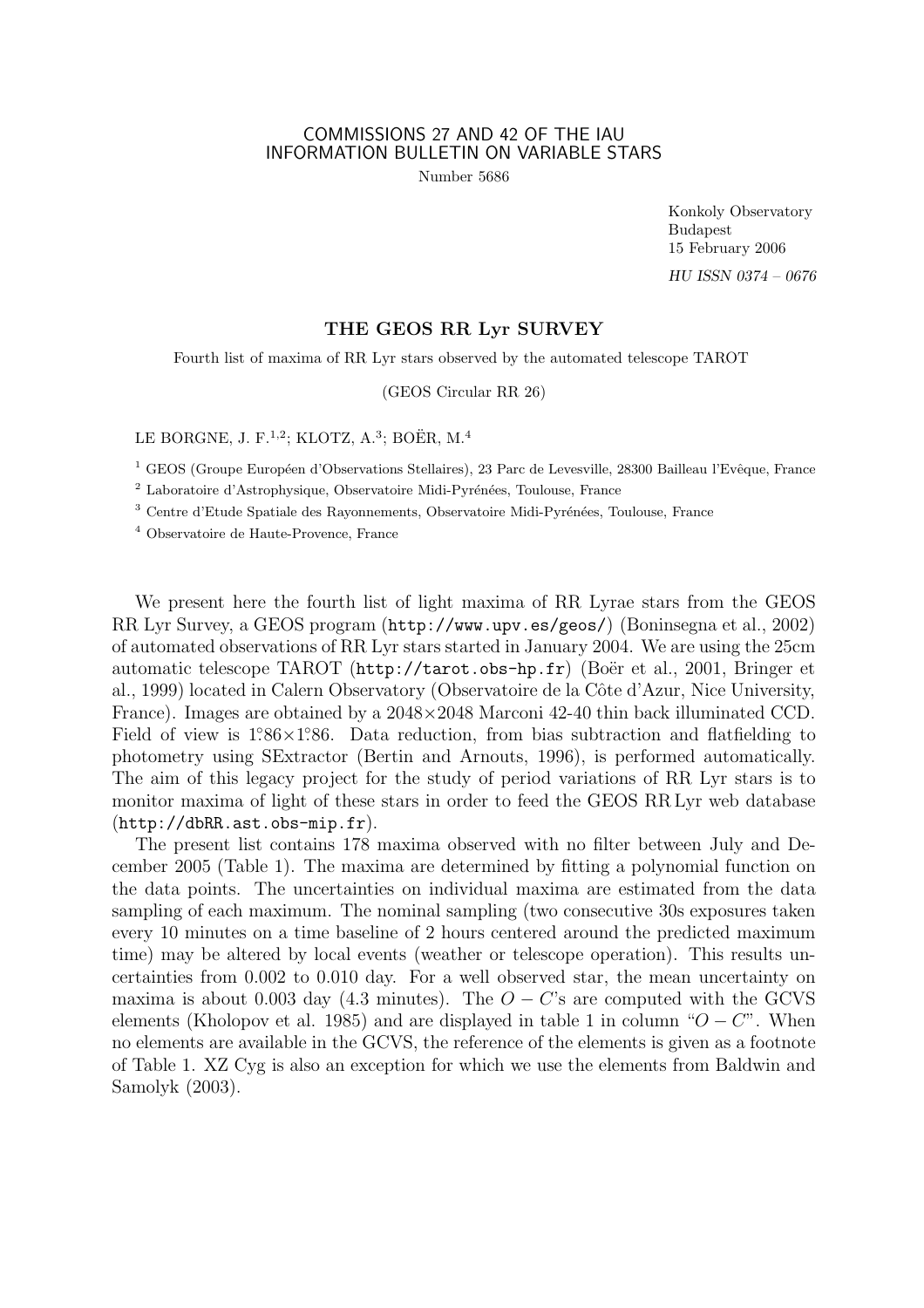Table 1: maxima of RR Lyrae stars

| Variable                              |                       | $O-C$       | E        |                                       |                       | $O-C$      | E        |
|---------------------------------------|-----------------------|-------------|----------|---------------------------------------|-----------------------|------------|----------|
|                                       | Maximum<br>HJD 24     | (days)      |          | Variable                              | Maximum<br>HJD 24     | (days)     |          |
| SW And                                | 53613.478±0.002       | $-0.298$    | 80223.   | BH Aur                                | 53704.637±0.002       | $-0.002$   | 24015.   |
|                                       |                       |             |          |                                       |                       |            |          |
| SW And                                | $53624.535 \pm 0.003$ | $-0.298$    | 80248.   | BH Aur                                | 53715.582±0.003       | $-0.003$   | 24039.   |
| SW And                                | 53644.439±0.002       | $-0.297$    | 80293.   | AH Cam                                | 53614.532±0.002       | $-0.004$   | 40368.   |
| SW And                                | 53667.437±0.002       | $-0.297$    | 80345.   | AH Cam                                | 53624.491±0.004       | $-0.001$   | 40395.   |
| SW And                                | 53671.416±0.002       | $-0.299$    | 80354.   | AH Cam                                | 53655.466±0.006       | 0.000      | 40479.   |
| $\ensuremath{\mathsf{SW}}\xspace$ And | 53682.471±0.004       | $-0.301$    | 80379.   | AH Cam                                | 53696.400±0.002       | 0.005      | 40590.   |
| SW And                                | $53695.300 \pm 0.003$ | $-0.298$    | 80408.   | AH Cam                                | $53723.301 \pm 0.002$ | $-0.012$   | 40663.   |
| SW And                                | 53710.334±0.002       | $-0.301$    | 80442.   | AH Cam                                | 53725.500±0.002       | $-0.025$   | 40669.   |
| SW And                                | $53721.391 \pm 0.002$ | $-0.301$    | 80467.   | RW Cnc                                | 53712.549±0.002       | 0.197      | 25870.   |
| XX And                                | $53597.527 \pm 0.003$ | 0.218       | $20076.$ | RW Cnc                                | 53718.570±0.002       | 0.199      | 25881.   |
| XX And                                | $53623.538\pm0.005$   | 0.211       | 20112.   | $\operatorname{TT}$ Cnc               | 53705.586±0.002       | 0.094      | 24423.   |
| XX And                                | 53644.508±0.002       | 0.221       | 20141.   | $\operatorname{TT}$ Cnc               | 53714.597±0.002       | 0.090      | 24439.   |
| XX And                                | 53699.435±0.002       | 0.219       | 20217.   | $\operatorname{TT}$ Cnc               | 53718.543±0.004       | 0.092      | 24446.   |
| XX And                                | 53712.442±0.003       | 0.217       | 20235.   | AN Cnc                                | 53714.508±0.002       | 0.133      | 28139.   |
| XX And                                | 53720.393±0.002       | 0.217       | 20246.   | AN Cnc                                | 53733.514±0.004       | 0.128      | 28174.   |
| XX And                                | 53733.402±0.002       | 0.217       | 20264.   | AS Cnc                                | 53715.546±0.003       | $-0.285$   | 23506.   |
| AT And                                | $53588.541 \pm 0.003$ | $-0.002$    | 18228.   | $EZ$ Cnc <sup>1</sup>                 | $53691.632 \pm 0.005$ | $-0.023$   | 11979.   |
| AT And                                | 53614.454±0.010       | 0.001       | 18270.   | $EZ$ Cnc <sup>1</sup>                 | 53708.544±0.002       | $-0.030$   | 12010.   |
| AT And                                | 53630.489±0.003       | $-0.004$    | 18296.   | $EZ$ Cnc <sup>1</sup>                 | 53714.544±0.003       | $-0.033$   | 12021.   |
| AT And                                | $53669.361 \pm 0.010$ | 0.003       | 18359.   | AL CMi                                | 53714.497±0.010       | 0.445      | 31093.   |
| AT And                                | 53698.345±0.005       | $-0.008$    | 18406.   | $\rm IU~Cas$                          | 53695.516±0.010       | $-0.143$   | 38417.   |
| AT And                                | 53701.436±0.004       | $-0.002$    | 18411.   | V363 Cas                              | 53616.384±0.005       | 0.512      | 31971.   |
| AT And                                | $53711.303 \pm 0.003$ | $-0.006$    | 18427.   | V363 Cas                              | 53657.364±0.005       | 0.502      | 32046.   |
| CI And                                | 53644.402±0.003       | 0.094       | 36982.   | V363 Cas                              | 53669.392±0.005       | 0.506      | 32068.   |
| CI And                                | 53669.607±0.003       | 0.094       | 37034.   | RR Cet                                | 53623.538±0.004       | 0.002      | 36964.   |
| CI And                                | 53670.578±0.002       | $\,0.096\,$ | 37036.   | RR Cet                                | 53644.556±0.005       | 0.005      | 37002.   |
| CI And                                | 53671.546±0.003       | 0.094       | 37038.   | RR Cet                                | 53669.439±0.005       | 0.001      | 37047.   |
| $\rm CI~And$                          | 53723.406±0.002       | 0.089       | 37145.   | $\ensuremath{\mathsf{RR}}\xspace$ Cet | 53695.435±0.005       | 0.005      | 37094.   |
| DR And                                | 53615.472±0.003       | $-0.028$    | 29115.   | RR Cet                                | 53699.307±0.003       | 0.006      | 37101.   |
| DR And                                | 53624.489±0.006       | $-0.020$    | 29131.   | RR Cet                                | 53705.388±0.001       | 0.004      | 37112.   |
| DR And                                | 53699.398±0.002       | $-0.006$    | 29264.   | $\ensuremath{\mathsf{RR}}\xspace$ Cet | 53710.363±0.005       | 0.001      | 37121.   |
| DR And                                | $53703.341 \pm 0.002$ | $-0.005$    | 29271.   | RR Cet                                | 53720.318±0.003       | 0.002      | 37139.   |
| DR And                                | 53708.405±0.002       | $-0.009$    | 29280.   | UY Cyg                                | 53558.504±0.002       | 0.055      | 55510.   |
| DR And                                | 53712.342±0.002       | $-0.014$    | 29286.   | UY Cyg                                | 53581.489±0.003       | 0.051      | 55551.   |
| $\rm SW$ $\rm Aqr$                    | $53570.505 \pm 0.005$ | 0.005       | 61992.   | UY Cyg                                | 53595.507±0.003       | 0.051      | 55576.   |
| SW Aqr                                | $53581.522 \pm 0.003$ | $-0.001$    | 62016.   | UY Cyg                                | 53613.448±0.003       | 0.050      | 55608.   |
| SW Aqr                                | 53587.497±0.002       | 0.003       | 62029.   | $\rm XZ$ Cyg $^2$                     | 53587.461±0.002       | 0.005      | 10752.   |
| SW Aqr                                | $53598.520 \pm 0.002$ | 0.003       | 62053.   | $\rm XZ$ Cyg $^2$                     | 53608.449±0.003       | $-0.004$   | 10797.   |
| SW Aqr                                | $53616.429{\pm}0.002$ | $-0.001$    | 62092.   | XZ Cyg <sup>2</sup>                   | $53614.516 \pm 0.004$ | $-0.003\,$ | 10810.   |
| ${\rm SX \; Aqr}$                     | $53585.509 \pm 0.003$ | $-0.101$    | 25740.   | $\rm XZ$ Cyg $^2$                     | $53615.451{\pm}0.002$ | $-0.001$   | 10812.   |
| SX Aqr                                | $53643.365 \pm 0.005$ | $-0.102$    | 25848.   | $\rm XZ$ Cy<br>g $^2$                 | 53630.388±0.005       | 0.005      | 10844.   |
| TZ Aqr                                | 53583.466±0.003       | 0.000       | 28072.   | DM Cyg                                | 53568.522±0.004       | 0.059      | 26165.   |
| TZ Aqr                                | $53615.467 \pm 0.002$ | 0.014       | 28128.   | DM Cyg                                | $53600.426 \pm 0.003$ | 0.054      | 26242.   |
| CP Aqr                                | $53566.486 \pm 0.008$ | $-0.099$    | 33841.   | DM Cyg                                | 53616.378±0.003       | 0.051      | 26280.   |
| CP Aqr                                | 53585.481±0.002       | $-0.104$    | 33882.   | DM Cyg                                | 53671.382±0.002       | 0.054      | 26411.   |
| CP Aqr                                | 53598.457±0.006       | $-0.103$    | 33910.   | V939 Cyg $^3$                         | 53608.518±0.005       | 0.031      | 9857.    |
| AA Aql                                | 53567.508±0.002       | 0.032       | 80766.   | V939 Cyg <sup>3</sup>                 | 53615.492±0.003       | 0.029      | 9875.    |
| AA Aql                                | $53583.426 \pm 0.003$ | 0.032       | 80810.   | BV Del                                | 53558.489±0.005       | 0.022      | 66197.   |
| V341 Aql                              | $53566.498 \pm 0.002$ | 0.029       | 21401.   | DU Del                                | 53596.497±0.010       | 0.185      | 43160.   |
| V341 Aql                              | $53581.521 \pm 0.003$ | 0.024       | 21427.   | $\rm DU$ $\rm Del$                    | 53613.450±0.010       | 0.200      | 43186.   |
|                                       |                       |             |          |                                       |                       |            |          |
| V920 Aql                              | $53581.520 \pm 0.002$ | $-0.260$    | 38412.   | DX Del                                | $53595.521 \pm 0.003$ | 0.054      | 30105.   |
| $\mathbf X$ Ari                       | $53698.352 \pm 0.005$ | 0.305       | 24748.   | DX Del                                | 53596.467±0.002       | 0.055      | 30107.   |
| X Ari                                 | $53705.514 \pm 0.002$ | 0.304       | 24759.   | DX Del                                | 53613.480±0.004       | 0.054      | 30143.   |
| X Ari                                 | 53711.377±0.002       | 0.307       | 24768.   | RW Dra                                | 53554.425±0.004       | 0.147      | 32008.   |
| TZ Aur                                | $53705.531 \pm 0.001$ | $\,0.013\,$ | 86304.   | BC Dra                                | 53566.501±0.006       | 0.069      | 15687.   |
| BH Aur                                | 53648.538±0.004       | $-0.002$    | 23892.   | $\operatorname{BC}$ Dra               | 53597.455±0.005       | 0.082      | 15729.   |
| BH Aur                                | 53699.619±0.004       | $-0.003$    | 24004.   | BC Dra                                | 53615.436±0.003       | 0.073      | $15755.$ |
|                                       |                       |             |          |                                       |                       |            |          |